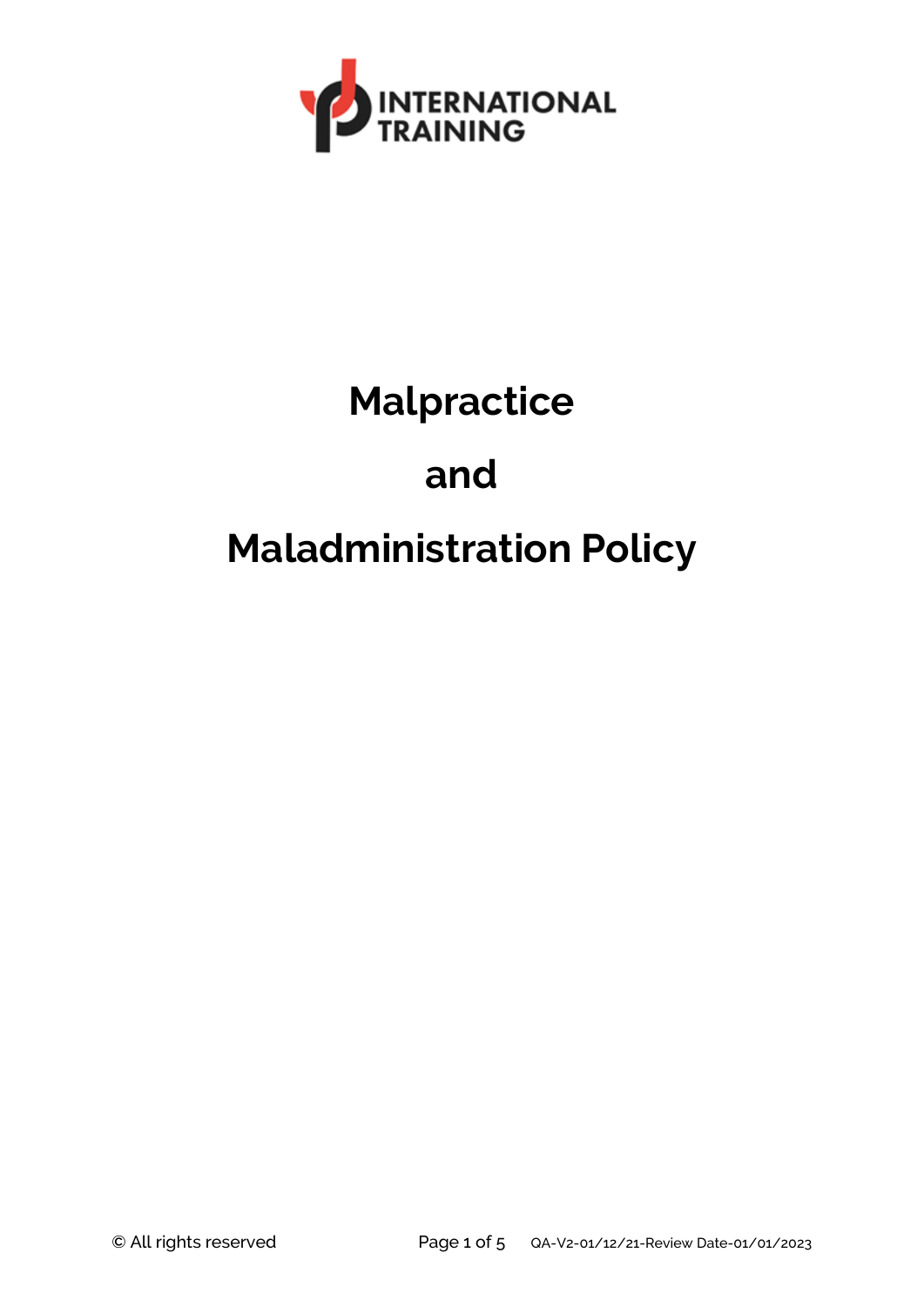

#### Scope

This policy applies to training programmes based on variation syllabuses. It should be read in conjunction with all other policies in this Quality Manual, particularly:

- Assessment policy
- Equality and Diversity Policy
- Data Protection Policy
- Appeals Policy
- Complaints and Whistleblowing Policy

# **Our commitment**

Valid and reliable assessment occurs when trainees present authentic current evidence of their knowledge, understanding and skills which are assessed by assessors against specific standards.

The purpose of this policy is to limit the threat to the integrity of those assessment decisions.

### **Our procedures**

• We will inform trainees and employees what constitutes malpractice.

• We will inform trainees and employees of the implications of malpractice.

• We will regularly review our procedures and documentation to minimise the risk of malpractice.

• We will ask our trainees to confirm the authenticity of all evidence submitted for assessment by signing an authenticity statement.

• Where malpractice is suspected, a formal procedure is to be followed.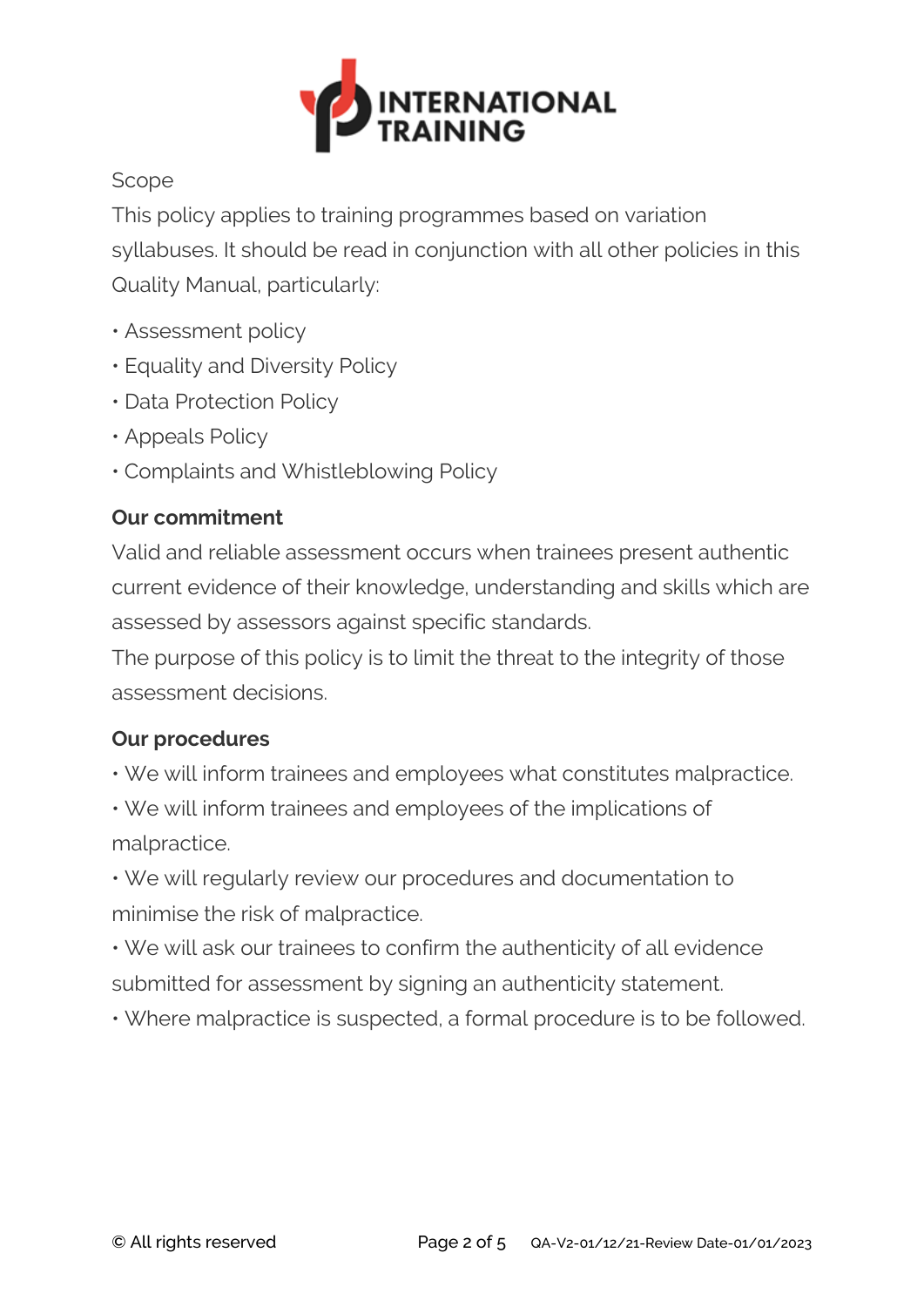

## **Malpractice procedures**

• Trainees will be provided with examples of malpractice during induction

• Trainee will be provided with information to support their use of appropriate referencing of sources

• Instructors/assessors will be trained on how to identify malpractice

• Team meetings will be used to assess the risk of malpractice through the design of summative assessments activities

• Trainees will sign a declaration of authenticity when any evidence is submitted for summative assessment.

A standard, time limited, sequenced and documented process for centre and trainee to follow when malpractice is suspected. Where malpractice from a trainee is suspected:

### Stage 1

- 1. The individual will be notified of the issues and possible consequences. This will be added to the assessment feedback sheet. The trainee will have the opportunity to present a case to Mr T Storer.
- 2. T Storer will be notified of the issues. T Storer investigates by
	- <sup>o</sup> a. Scrutinising evidence
	- <sup>o</sup> b. Discussing with the instructor/assessor
	- <sup>o</sup> c. Discussing with the trainee
- 3. T Storer makes a decision and informs both the trainee and instructor/assessor and a sanction. Sanctions include:
	- <sup>o</sup> a. A warning
	- <sup>o</sup> b. A Fail grade given to the summative assessment with no opportunity for resubmission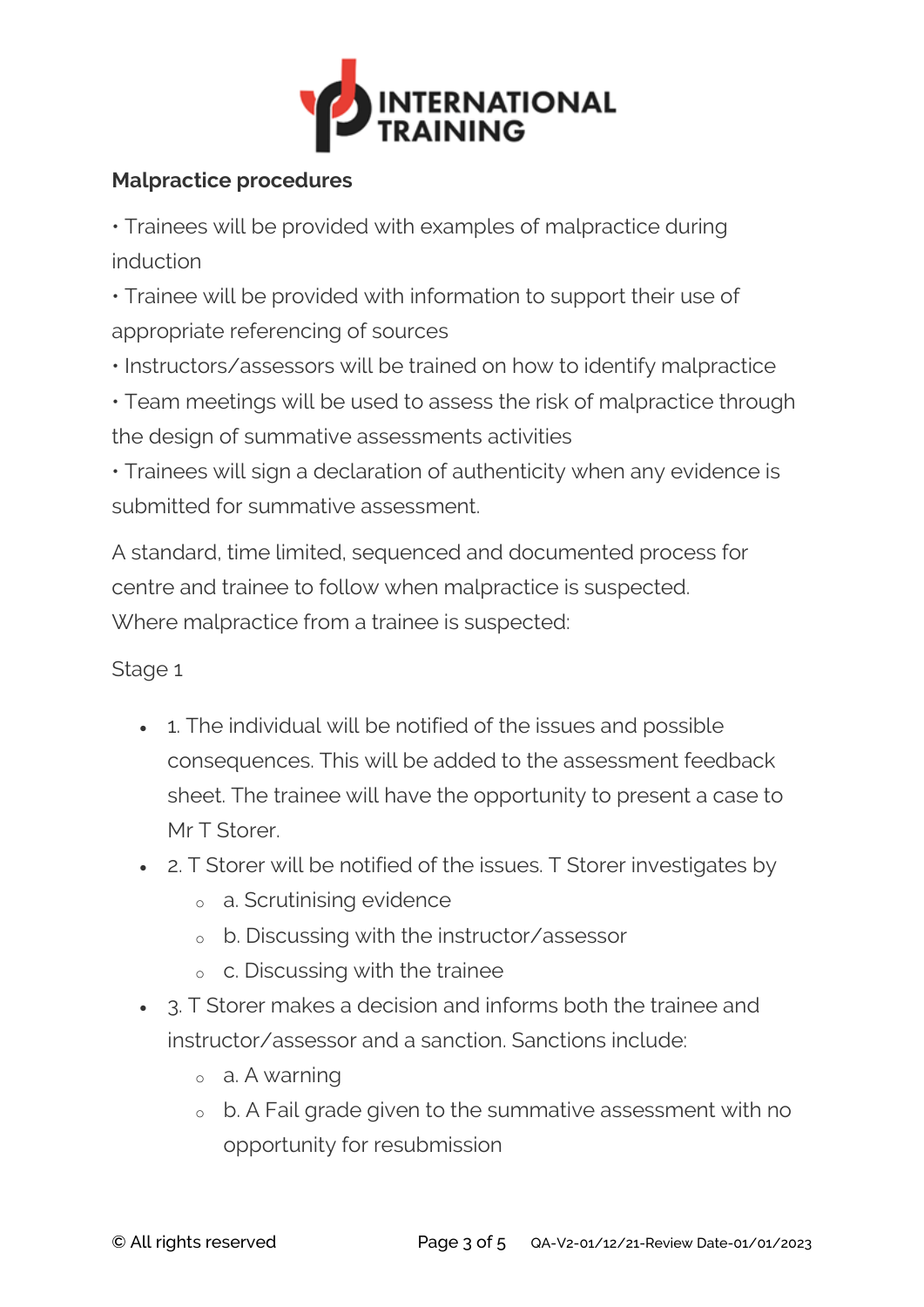

- <sup>o</sup> c. A fail grade given to the summative assessment with an opportunity for resubmission
- <sup>o</sup> d. Exclusion from programme
- 4. A record of the process, the evidence and the conclusion will be maintained and contribute to the Programme Review and Evaluation.

#### **Stage 2**

- 1. If the trainee disagrees with the outcome of the investigation by T Storer and/or the sanction to be applied, they must submit an appeal to the Directors
- 2. The Directors review will include
	- <sup>o</sup> a. A scrutiny of all documentation
	- $\circ$  b. An interview with the trainee
	- <sup>o</sup> c. An interview with the instructor/assessor
	- <sup>o</sup> d. An interview with the IQA
- 3. The nominated Director makes a decision and informs the trainee, instructor/assessor and T Storer
- 4. A record of the process, the evidence and conclusion will be maintained and contribute to the Programme Review and Evaluation.